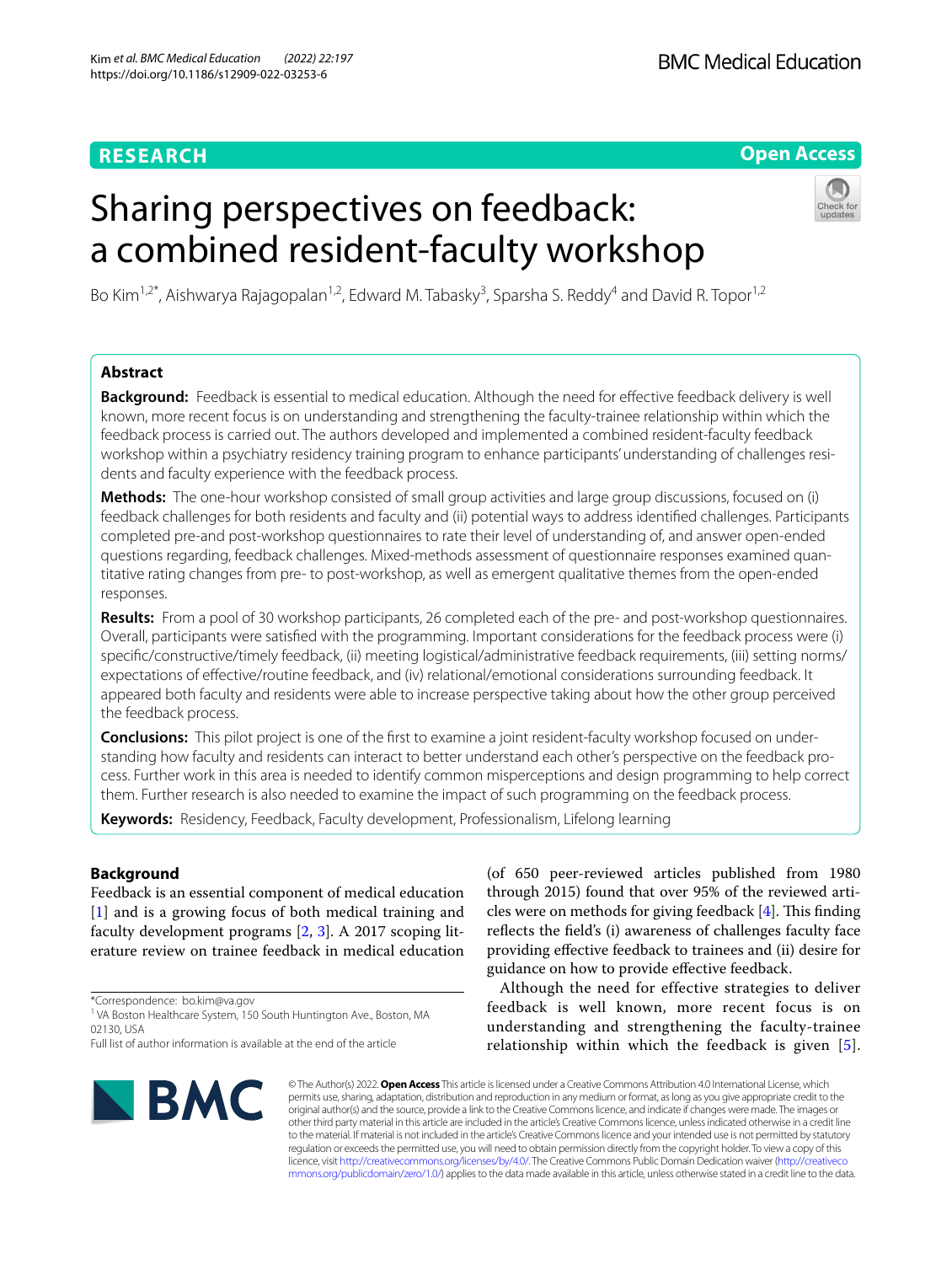Specifically, feedback is increasingly viewed as a complex interaction between the faculty member and the trainee, and its effectiveness is considered to be impacted by a multitude of factors surrounding the two entities  $[6, 7]$  $[6, 7]$  $[6, 7]$  – e.g., (i) expectations about what constitutes feedback, (ii) anxiety about potential relational consequences of feedback, and (iii) practical challenges of incorporating feedback procedures into demanding training and professional schedules.

Importantly, there are common discrepancies in how faculty and trainees perceive feedback  $[8, 9]$  $[8, 9]$  $[8, 9]$  $[8, 9]$ . This lack of a shared understanding may contribute to defensiveness and anger that threaten feedback effectiveness [[5](#page-7-4), [10–](#page-7-9)[12](#page-7-10)]. Recent studies have focused specifically on understanding medical resident and/or faculty perceptions of feedback [\[5,](#page-7-4) [13,](#page-7-11) [14](#page-7-12)], through qualitative analyses of data from interviews or focus groups. As the next step, the field needs to identify effective programming to help faculty and residents understand and appreciate others' perspectives on feedback and develop a shared model of the feedback process.

To address this gap, the authors developed and implemented a combined resident-faculty feedback workshop within an Accreditation Council for Graduate Medical Education (ACGME)-accredited psychiatry residency training program. The main goal of the workshop was to enhance participants' understanding of both unique and similar challenges residents and faculty experience with feedback. Guided by participant-centered learning concepts, the authors designed the workshop to be interactive and discussion-driven. We are not aware of similar workshops that combined both faculty and residents to discuss feedback. Here we describe the components of this workshop and its impact on participants.

#### **Methods**

The combined resident-faculty feedback workshop was a part of ongoing local quality improvement efforts at the Harvard South Shore Psychiatry Residency Training Program (HSS), located at the VA Boston Healthcare System (VABHS), to better characterize and improve the training program's feedback practices. As part of these previous efforts, both residents and faculty expressed interest in a combined resident-faculty workshop to gain a better understanding of how each group perceives the process of giving and receiving feedback. VABHS has determined that HSS feedback improvement efforts are a quality improvement activity that is classified as non-research, requiring no written consent, further oversight, or review.

## **Workshop content**

All HSS residents and faculty were invited to participate in the hour-long workshop. Participants were given six months advance notice of the workshop, to prioritize attendance. The workshop was facilitated by authors BK, AR, and DT, and consisted of the following components – (i) pre-workshop questionnaire, (ii) workshop agenda, (iii) feedback challenges for both residents and faculty (small group activity followed by large group discussion), (iv) potential ways to address identifed challenges (small group activity followed by large group discussion), and (v) post-workshop questionnaire.

# *Pre‑workshop questionnaire*

Participants completed a paper-based questionnaire prior to the workshop. Participants were asked to indicate their role in the training program (postgraduate year or faculty), and to rate their level of agreement (Strongly Disagree, Disagree, Neutral, Agree, or Strongly Agree) with the following rating-based (RB) items:

- RB1. I understand challenges that residents face in receiving feedback from faculty.
- RB2. I understand challenges that faculty face in providing feedback to residents.
- RB3. I feel comfortable talking with both faculty members and residents about feedback.
- RB4. I am able to identify ways to address challenges related to giving and receiving feedback.

The questionnaire also included two open-ended (OE) questions:

- OE1. What is most challenging for residents in receiving feedback from faculty?
- OE2. What is most challenging for faculty in providing feedback to residents?

#### *Workshop agenda*

Participants formed groups of three to five people to engage in the workshop activities. Each group consisted of at least one faculty member and a mix of residents from diferent postgraduate years. Workshop facilitators stressed the brainstorming (rather than decisionmaking) nature of the activities (e.g., by requesting that participants consciously refrain from responding with "but" or "however" to a fellow group member) to help ensure both residents and faculty were heard within the small groups.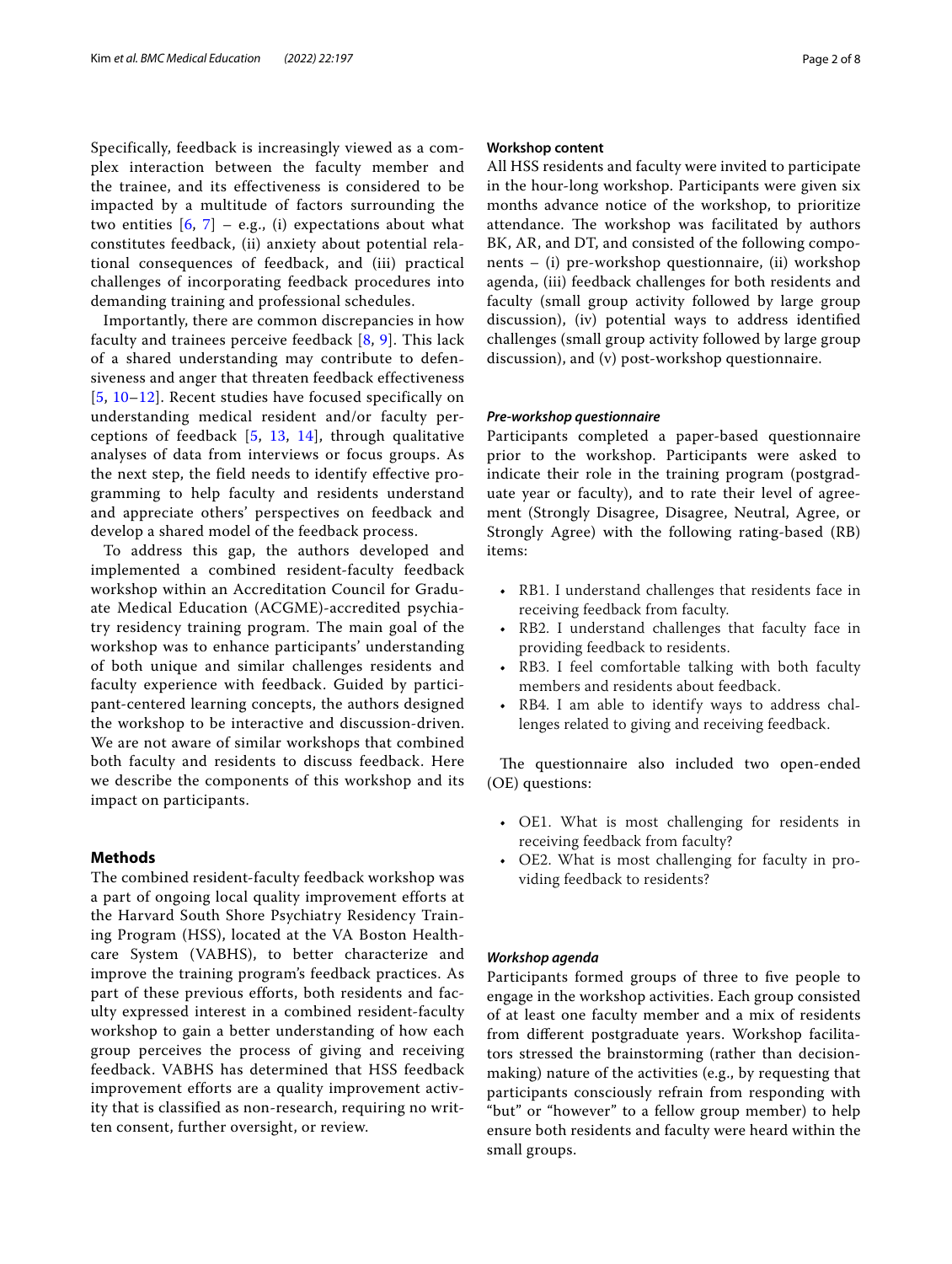# *Activity 1 of 2: Feedback challenges for both residents and faculty*

Within the small groups, participants were asked to discuss the following questions, in this specifc order:

- What do residents think is most challenging for faculty providing feedback?
- What do faculty think is most challenging for residents receiving feedback?
- What do residents feel is actually most challenging in receiving feedback?
- What do faculty feel is actually most challenging in providing feedback?

After approximately 10–15 min, participants reconvened as a large group. Facilitators led an open discussion about these questions, asking representatives from each of the small groups to identify key fndings. Adhering to best practices for participant-centered learning, the facilitators recorded the shared topics on a PowerPoint slide that was shown in real-time to allow participants to ensure their thoughts were accurately captured.

# *Activity 2 of 2: Potential ways to address identifed challenges*

Within their original small groups, participants were asked to brainstorm potential ways to address both resident and faculty challenges identifed in Activity 1. Small groups were asked to allow each member to offer their thoughts, and were reminded of the brainstorming nature of the activity (as mentioned above under the "Workshop agenda" subsection). Similar to Activity 1, after approximately 10–15 min, participants reconvened as a large group, and the facilitators led an open discussion of brainstormed ideas while recording the ideas on a projected slide.

#### *Post‑workshop questionnaire*

Participants were asked to complete a paper-based postworkshop questionnaire. The post-workshop questionnaire contained the same questions as the pre-workshop version. Participants were also asked to rate their level of agreement (Strongly Disagree, Disagree, Neutral, Agree, or Strongly Agree) with the following rating-based (RB) items:

- RB5. Overall, I was satisfed with this workshop.
- RB6. I learned new knowledge and skills from this workshop.
- RB7. I will be able to apply the knowledge and skills learned to improve my job performance.
- RB8. The scope of the workshop was appropriate for my professional needs.
- RB9. I would recommend this workshop to others.
- RB10. The learning activities and/or materials were efective in helping me learn the content.
- RB11. The content was presented in a fair and unbiased manner.

The questionnaire included three additional openended (OE) questions:

- OE3. What did you fnd to be most useful from today's workshop and why?
- OE4. What would have made today's workshop more useful?
- OE5. What would you like to see future feedback enhancement workshops focus on?

# **Participation by residents and faculty**

Thirty participants attended the workshop. This included 21 residents (70%) and 9 faculty (30%). Residents were evenly distributed across postgraduate years. Adhering to the quality improvement designation of this work, the authors did not (i) prevent participants from joining the workshop late or leaving early from the workshop, which was the case for a few participants, or (ii) collect demographic data from participants that would not be directly used for conducting the workshop.

#### **Analysis of questionnaire responses**

The authors calculated the proportion of respondents selecting the Strongly Agree or Agree rating for each RB item. Changes in these proportions from pre-workshop to post-workshop were examined. Aligning the fvecategory rating (i.e., from Strongly Disagree to Strongly Agree) to a five-point Likert scale (from one to five, respectively), the authors calculated mean Likert scale responses and standard deviations. Two-sample t-tests were used to compare mean Likert scale responses between the pre- and post-workshop questionnaires.

A qualitative thematic analysis was conducted on responses to the OE questions. This analysis was conducted based on Guest et al.'s four steps in undertaking thematic analysis  $[15]$  $[15]$ , as outlined by Chapman et al. for applications to healthcare research  $[16]$  $[16]$  – (i) getting acquainted with data, (ii) recognizing emergent themes, (iii) subdividing/combining and grouping themes into categories, and (iv) conceptualizing the model that interrelates the themes. For OE questions on both the preand post-workshop questionnaires, changes in their associated emergent themes were also assessed.

This mixed quantitative–qualitative approach followed a sequential complementary connection of the quantitative and qualitative components of data collection and analysis [[17\]](#page-7-15). In other words, (i) the data were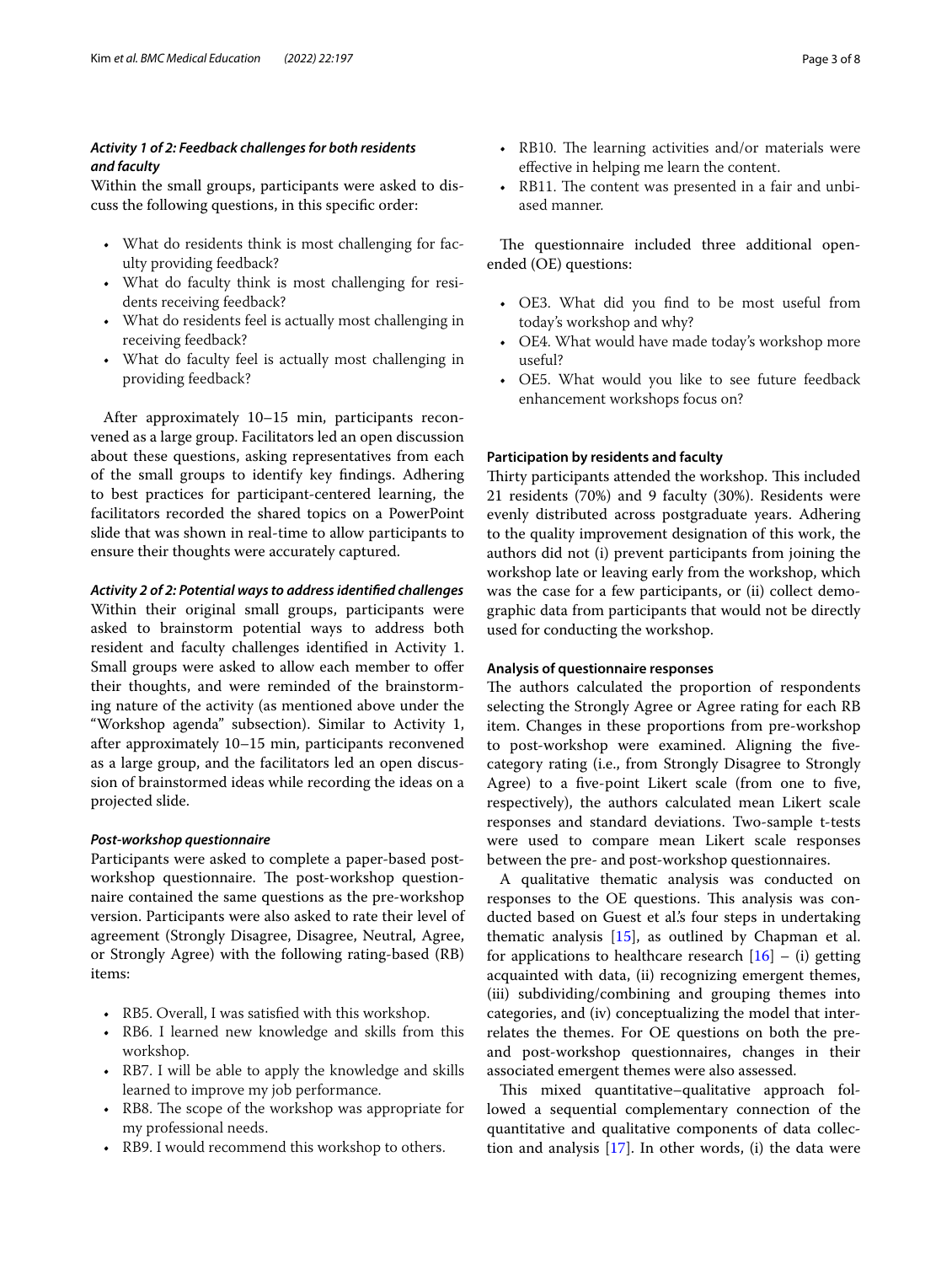simultaneously collected and analyzed, and (ii) quantitative and qualitative data were complementarily used to provide depth and breadth of understanding, respectively, where (iii) the qualitative data from the openended questions built on the quantitative data from the rating-based items.

# **Results**

Twenty-six respondents, including 18 residents, 7 faculty, and 1 respondent who did not specify their role, completed the pre-workshop questionnaire. Twentysix respondents, including 16 residents, 6 faculty, and 4 respondents who did not specify their role, completed the post-workshop questionnaire.

## **Rating‑based questionnaire responses**

Results of the RB questionnaire items that were a part of both the pre- and post-workshop questionnaires are displayed in Table [1.](#page-4-0) For each of Items RB1 through RB4, a greater proportion of respondents selected "Strongly Agree" or "Agree" on the post-workshop questionnaire than on the pre-workshop questionnaire. The mean Likert scale responses also increased for each of these four items from pre- to post-workshop. The increases for overall responses and for resident responses were statistically signifcant.

Results of the post-workshop RB questionnaire items are displayed in Table [2.](#page-5-0) A large percentage of respondents selected "Strongly Agree" or "Agree" for items that assessed satisfaction with the workshop (RB5 through RB11). The mean score differences between resident and faculty responses for these seven items were not statistically signifcant.

#### **Open‑ended questionnaire responses**

Analysis of responses to OE questions yielded twelve themes, falling into four broad categories – (i) desirable types of feedback, (ii) logistical and administrative circumstances, (iii) program norms and expectations, and (iv) relational and emotional considerations.

## *Desirable types of feedback*

Respondents perceived (1) specifc, (2) constructive, and (3) timely feedback to be desirable but challenging to both receive and provide. Resident respondents indicated, for example, that "often the feedback is not specifc and seems like generalized feedback given to all residents," and that "getting regular, consistent, and smaller bits of feedback" is rare. Faculty respondents similarly noted, for instance, that providing constructive feedback is difficult, especially to residents who are "underperforming or doing aberrant behavior."

## *Logistical and administrative circumstances*

Respondents perceived (4) fnding time for feedback, (5) meeting formal evaluation requirements, and (6) improving based on feedback to be challenging. Resident responses included that the little time available for feedback is often spent completing required evaluation forms, and that it is not feasible for faculty to be "observing [a] resident in many interactions." Faculty responses also refected the limited opportunities for feedback when "most work [is] done independently," and that residents often are not "having a chance to show improvement" following feedback.

# *Program norms and expectations*

Respondents perceived the need for (7) development of efective feedback skills, (8) coordination of routine feedback sessions, and (9) residents to actively seek feedback. Resident respondents noted, for instance, that it is unclear "when to approach" faculty for feedback and how, and that "residents aren't active in seeking feedback." Faculty respondents similarly indicated, for example, that "not knowing how to give feedback" is a problem, and that "aligning feedback with learning objectives" is difficult, especially when there are no pre-established "expectations that feedback will happen."

# *Relational and emotional considerations*

Respondents perceived (10) rapport between resident and faculty, (11) fear of negative emotional impact, and (12) diferences in interpersonal style to impact feedback practices. Resident responses included that there is "not enough positive rapport," and that even "trusting positive feedback" can be challenging. Faculty responses included not wanting to "hurt resident feelings" or cause a "negative response from residents," worrying that the intent of their feedback could potentially be misunderstood and taken personally.

There were some noteworthy changes from pre- to post-workshop in (i) residents' view of what faculty fnd most challenging and (ii) faculty's view of what residents fnd most challenging.

• Pre-workshop, 5 of 18 resident respondents indicated that they are uncertain of faculty's challenges, and 4 of 18 respondents noted each of faculty's diffculty fnding time for feedback and fear of negative emotional impact. Post-workshop, no resident respondents mentioned being uncertain of faculty's challenges. An increased number of respondents (7 of 16) pointed to faculty's difficulty finding time for feedback, and 10 of 16 respondents commented on faculty's fear of negative emotional impact, poten-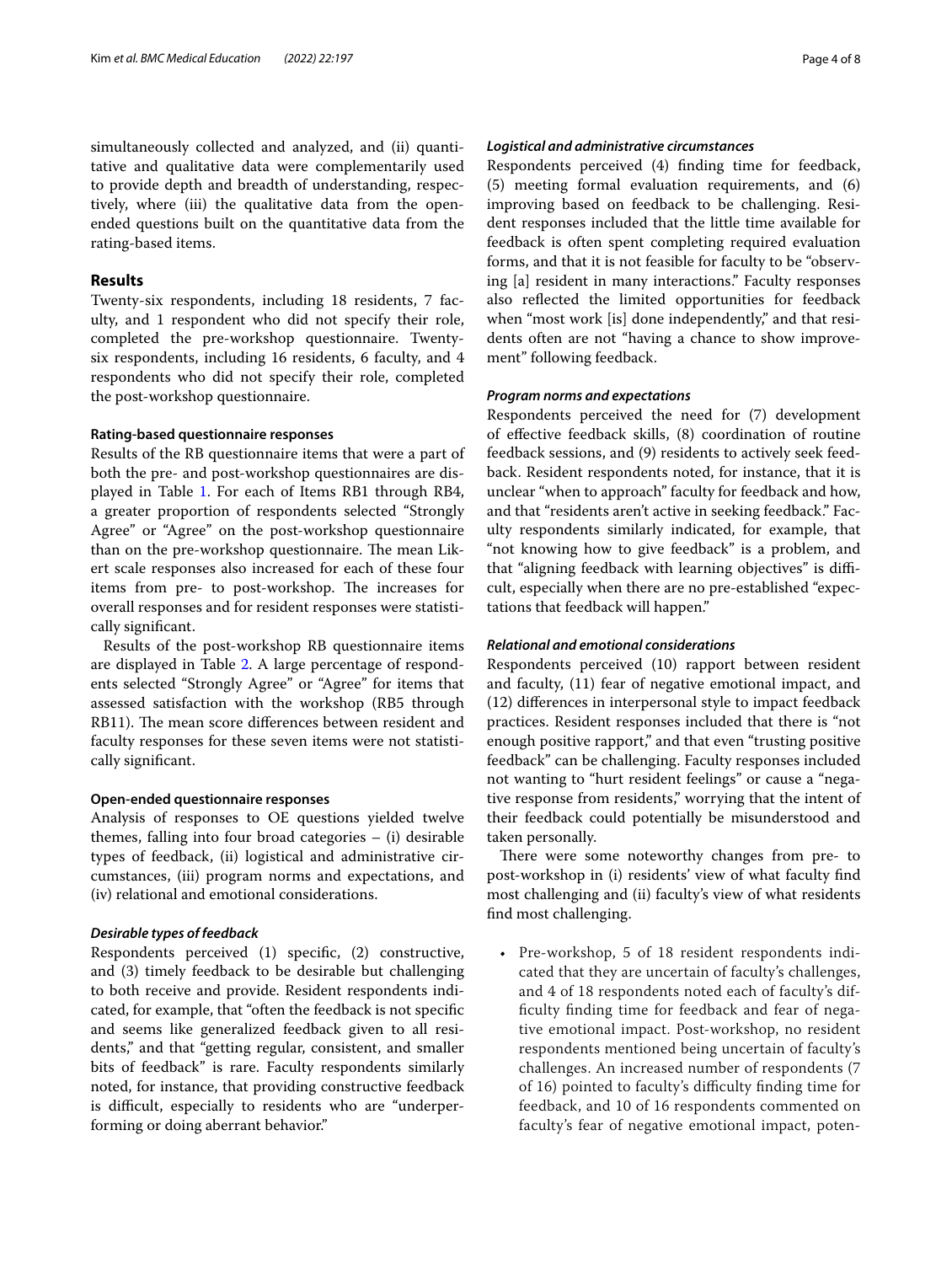|                                                                                                                  | unspecified)  | (n = 26 overall, including 18 residents, 7 facu<br>Pre-workshop questionnaire |         |                             | lty, and 1       |                | unspecified)     | (n = 26 overall, including 16 residents, 6 faculty, and 4<br>Post-workshop questionnaire |         |                  |                        |                |                    | Change from pre- to post-workshop                    |         |                              |                                                |                               |
|------------------------------------------------------------------------------------------------------------------|---------------|-------------------------------------------------------------------------------|---------|-----------------------------|------------------|----------------|------------------|------------------------------------------------------------------------------------------|---------|------------------|------------------------|----------------|--------------------|------------------------------------------------------|---------|------------------------------|------------------------------------------------|-------------------------------|
| questionnaire<br>based (RB)<br>Rating-<br>item                                                                   | rating<br>the | Proportion of n selecting<br>Strongly Agree or Agree                          |         | Mean (SD) Lik<br>responsesª | ert scale        |                | rating<br>the    | Proportion of n selecting<br>Strongly Agree or Agree                                     |         | responsesª       | Mean (SD) Likert scale |                | rating<br>e<br>the | Proportion of n selecting<br>Strongly Agree or Agree |         |                              | Mean (SD) Likert scale responses <sup>ª</sup>  |                               |
|                                                                                                                  | Overall       | <b>Residents</b>                                                              | Faculty | Overall                     | <b>Residents</b> | Faculty        | Overall          | <b>Residents</b>                                                                         | Faculty | Overall          | <b>Residents</b>       | Faculty        | Overall            | <b>Residents</b>                                     | Faculty | Overall <sup>b</sup>         | <b>Residents</b> <sup>b</sup>                  | Faculty                       |
| challenges that<br>feedback from<br>residents face<br>understand<br>in receiving<br>faculty<br>RB1.1             | 0.85          | 0.78                                                                          | 1.00    | (0.57)<br>4.00              | (0.64)<br>3.94   | (0.38)<br>4.14 | $\frac{8}{1.00}$ | 1.00                                                                                     | 1.00    | $4.42$<br>(0.50) | 4.44 (0.51)            | (0.52)<br>4.33 | 0.15               | 0.22                                                 | 0.00    | $p = 0.006372$<br>0.42(0.15) | $p = 0.019444$<br>(0.20)<br>0.49               | $p = 0.459101$<br>0.19(0.25)  |
| challenges that<br>in providing<br>feedback to<br>understand<br>faculty face<br>esidents<br>RB2.1                | 0.62          | 0.44                                                                          | 1.00    | (0.62)<br>3.69              | (0.51)<br>3.44   | (0.49)<br>4.29 | $\frac{8}{1}$    | 1,00                                                                                     | 1.00    | (0.45)<br>4.27   | 4.25 (0.45)            | (0.52)<br>433  | 0.38               | 0.56                                                 | 0.00    | $p = 0.000345$<br>0.58(0.15) | $p = 0.00003$<br>(0.16)<br>0.81                | $p = 0.86747$<br>0.05(0.28)   |
| residents about<br>members and<br>comfortable<br>talking with<br>both faculty<br>RB3. I feel<br><b>feedback</b>  | 0.50          | 0.33                                                                          | 0.86    | (0.95)<br>3.42              | (0.80)<br>3.06   | (0.76)<br>4.29 | 0.81             | 0.75                                                                                     | 0.83    | (0.66)<br>4.04   | 3.94 (0.68)            | (0.82)<br>4.33 | 0.31               | 0.42                                                 | $-0.02$ | $p = 0.00899$<br>0.62(0.23)  | $p = 0.001665$<br>(0.25)<br>0.88               | $p = 0.915035$<br>0.05 (0.44) |
| related to giving<br>to identify ways<br>RB4. I am able<br>and receiving<br>challenges<br>to address<br>feedback | 0.42          | 0.28                                                                          | 0.86    | (0.94)<br>3.35              | (0.87)<br>3.06   | (0.69)<br>4.14 | 0.92             | 0.88                                                                                     | 1.00    | (0.59)<br>4.23   | 4.06 (0.57)            | (0.55)<br>4.50 | 0.50               | 0.60                                                 | 0.14    | $p = 0.00016$<br>0.88(0.22)  | $p = 0.000438$<br>(0.25)<br>$\overline{1}$ .01 | $p = 0.329648$<br>0.36(0.34)  |

<span id="page-4-0"></span>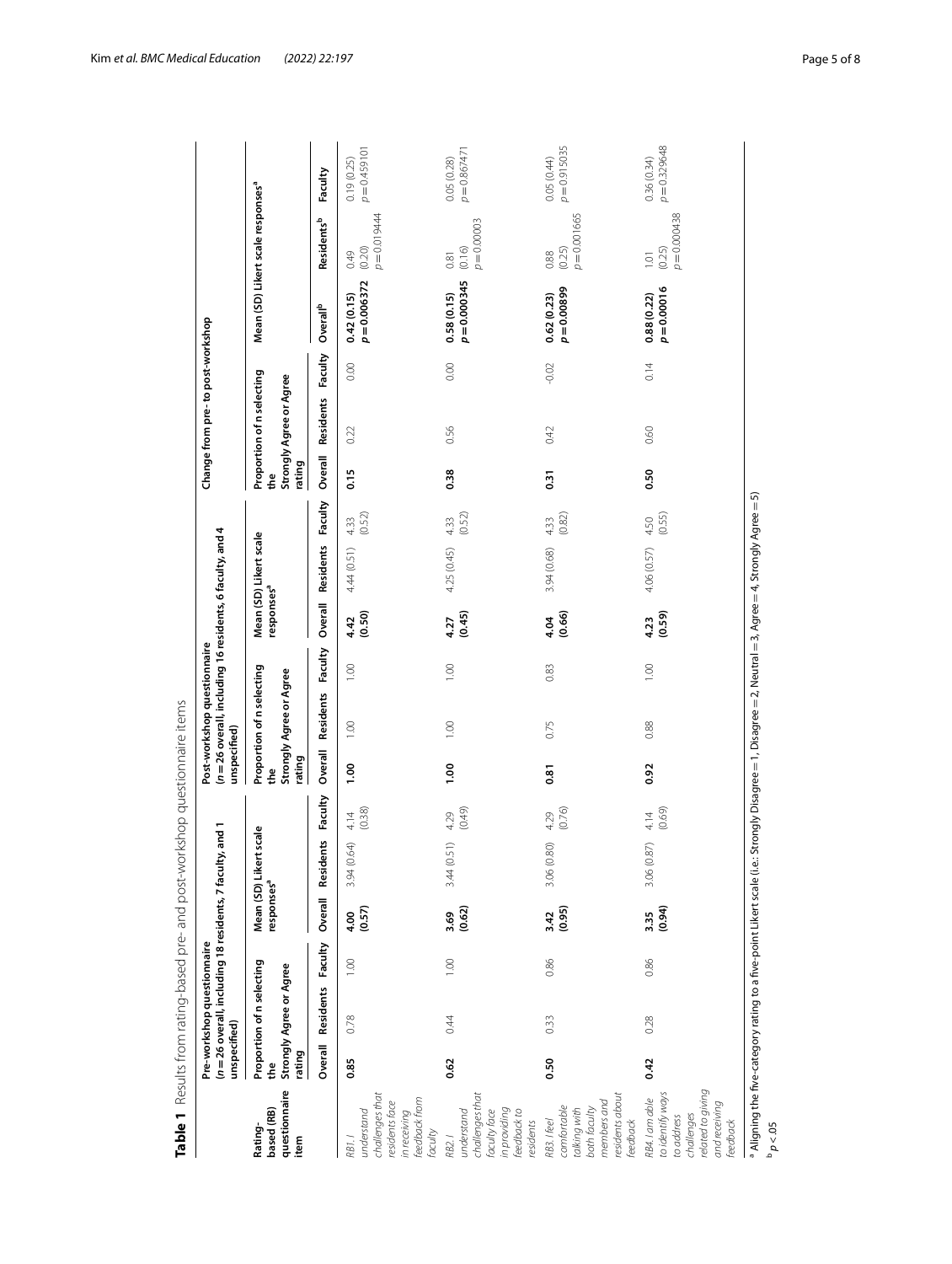#### <span id="page-5-0"></span>**Table 2** Results from rating-based post-workshop questionnaire items

|                                                                                                  | Post-workshop questionnaire<br>$(n=26$ overall, including 16 residents, 6 faculty, and 4<br>unspecified) |                                                             |      |                                               |                          |            |  |
|--------------------------------------------------------------------------------------------------|----------------------------------------------------------------------------------------------------------|-------------------------------------------------------------|------|-----------------------------------------------|--------------------------|------------|--|
| Rating-based (RB) questionnaire item                                                             | the<br>rating                                                                                            | Proportion of n selecting<br><b>Strongly Agree or Agree</b> |      | Mean (SD) Likert scale responses <sup>a</sup> |                          |            |  |
|                                                                                                  |                                                                                                          | Overall Residents Faculty Overall                           |      |                                               | <b>Residents Faculty</b> |            |  |
| RB5. Overall, I was satisfied with this workshop                                                 | 0.88                                                                                                     | 0.88                                                        | 1.00 | <b>4.44 (0.65)</b> 4.38 (0.72)                |                          | 4.50(0.55) |  |
| RB6. I learned new knowledge and skills from this workshop                                       | 1.00                                                                                                     | 1.00                                                        | 1.00 | <b>4.23 (0.43)</b> $4.19(0.40)$               |                          | 4.33(0.52) |  |
| RB7. I will be able to apply the knowledge and skills learned to improve my job perfor-<br>mance | 0.88                                                                                                     | 0.81                                                        | 1.00 | <b>4.19 (0.63)</b> $4.00(0.63)$               |                          | 4.50(0.55) |  |
| RB8. The scope of the workshop was appropriate for my professional needs                         | 0.92                                                                                                     | 0.94                                                        | 0.83 | <b>4.31 (0.62)</b> $4.25(0.58)$               |                          | 4.50(0.84) |  |
| RB9. I would recommend this workshop to others                                                   | 0.92                                                                                                     | 0.88                                                        | 1.00 | <b>4.27 (0.60)</b> 4.19 (0.66)                |                          | 4.50(0.55) |  |
| RB10. The learning activities and/or materials were effective in helping me learn the<br>content | 1.00                                                                                                     | 1.00                                                        | 1.00 | <b>4.35 (0.49)</b> $4.31(0.48)$               |                          | 4.50(0.55) |  |
| RB11. The content was presented in a fair and unbiased manner                                    | 1.00                                                                                                     | 1.00                                                        | 1.00 | <b>4.54 (0.51)</b> $4.50(0.52)$               |                          | 4.83(0.41) |  |

<sup>a</sup> Aligning the five-category rating to a five-point Likert scale (i.e.: Strongly Disagree = 1, Disagree = 2, Neutral = 3, Agree = 4, Strongly Agree = 5)

tially indicating increased perspective taking by the residents of faculty thoughts about feedback.

• Pre-workshop, 4 of 7 faculty respondents perceived residents to fear negative emotional impact, and 3 of 7 respondents perceived residents to fnd receiving constructive feedback difficult. Post-workshop, notably less faculty respondents mentioned these points being what residents fnd most challenging (1 of 6 for each), 3 of 6 respondents pointed to residents fnding timely feedback rare, and 4 of 6 respondents commented on residents being mainly concerned about rapport with faculty. These results potentially indicate increased perspective taking by the faculty of resident thoughts about feedback.

Open-ended (OE) questions OE3 through OE5 asked respondents for their thoughts on the workshop content and what future feedback workshops should focus on. Most respondents, both resident and faculty, found the workshop to be most useful in encouraging dialogue between residents and faculty and collaborative brainstorming. The workshop being held in person, its positive and inclusive tone, and provision of food were also liked by the respondents. Many respondents noted that the workshop would have been more useful if it had addressed specifc feedback techniques/tools, included role play to practice using the techniques/ tools, had more faculty participants, and allowed more time for brainstorming innovative improvements that can be made. Accordingly, respondents largely indicated wanting future workshops to be longer, be

oriented towards practicing with specifc techniques/ tools, and with increased faculty participation.

# **Discussion**

This project is one of the first to examine a program aimed at enhancing understanding and appreciation of the diferent perspectives faculty and residents have of each other with regards to feedback. Findings indicated this approach increased the appreciation of the difficulties both faculty and residents experience giving and receiving feedback and generated strategies to overcome these difficulties. Both faculty and residents were satisfied with the programming, and had ideas for improvement – e.g., longer workshop duration, higher faculty participation, teaching of specifc skills, increased role-playing.

Residents identifed several factors as important to receiving feedback, including specifcity of feedback, consistency of feedback, rapport with faculty, and protected time to receive feedback. Faculty identifed several factors important to providing feedback, including protected time, skills training to provide effective feedback, and rapport with residents. Strategies to enhance provision of feedback included workshops on feedback, dissemination of specifc successful strategies, and combined resident-faculty workshops.

Many of the challenges of giving and receiving feedback that the participants reported are well known. This work's innovation is less about identifying new challenges experienced with feedback, and more about using a joint resident-faculty workshop to facilitate better understanding and appreciation of how each group views the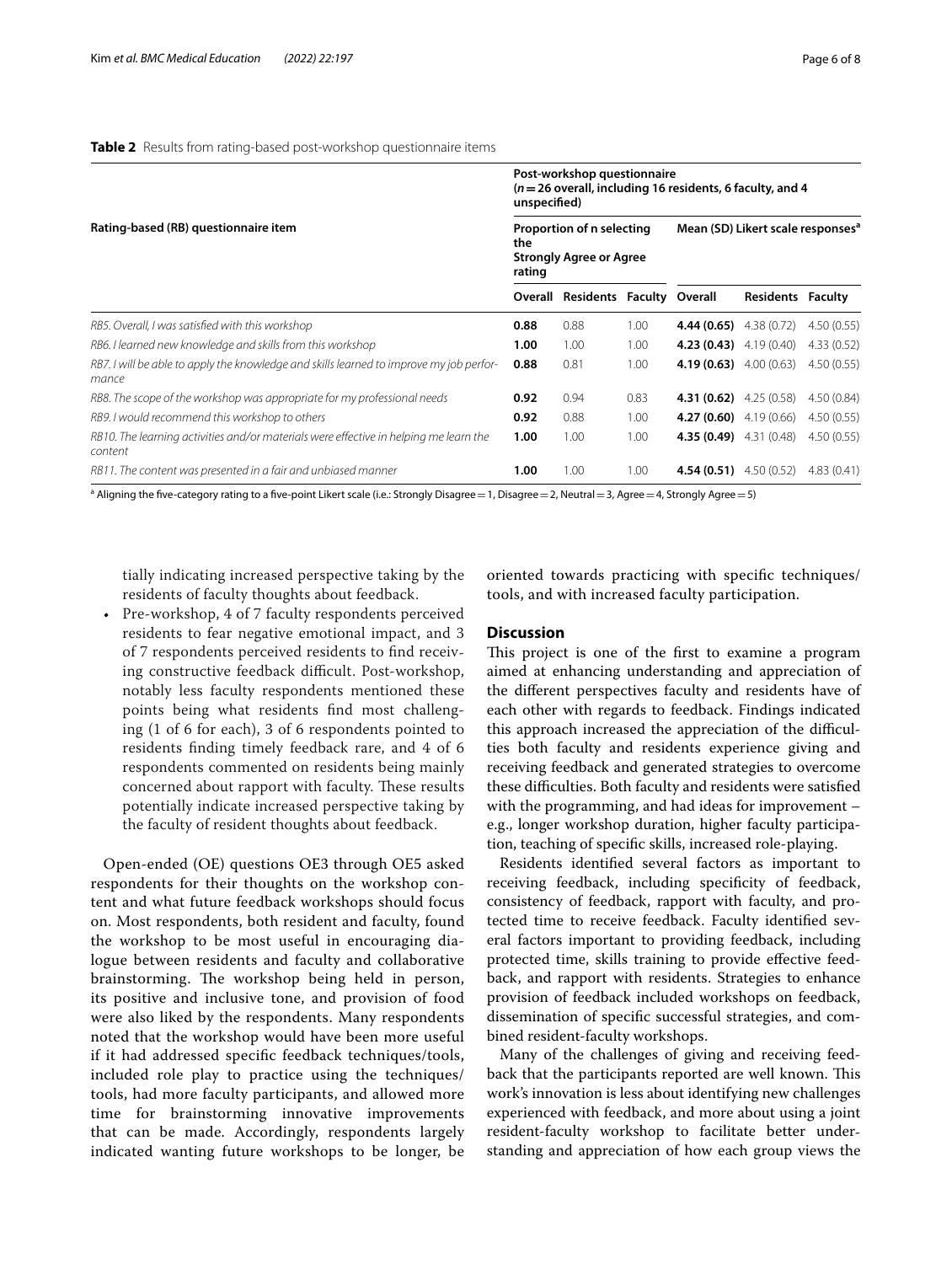feedback process. Importantly, as a pilot project, this work was focused on specifying the procedures involved in conducting and assessing the designed workshop, and not on testing a hypothesis that the workshop is efective. The strongest impact that new innovations such as this workshop can have on the feld is by clearly describing and sharing their procedures for the innovative education initiative, so that the procedures can be replicated, adapted, and tested on larger scales through future work.

Although the project had strengths, there were also significant limitations in generalizing the results. This was a pilot project conducted as a quality improvement project. There was a small sample size and results may not generalize to a larger group of faculty and residents, or to other disciplines outside of psychiatry. Findings may also be subject to both (i) social desirability bias, as workshop participants may have completed the questionnaires with responses that they perceived to be desired by the authors and/or the training program, and (ii) researcher bias, as the authors may have interpreted the fndings to align to what they expected to accomplish through this pilot project. An open invitation to attend the workshop was extended to multiple faculty members and residents, with no regard to ensuring the sample was representative of the faculty or resident populations. This limits the inferences that can be made about the themes identifed by the qualitative data (this is unlike probability sampling for quantitative studies, which can lead to drawing statistical inferences about the prevalence of specifed themes) [[18,](#page-7-16) [19\]](#page-7-17). The authors were thus careful not to characterize the fndings solely based on the frequency with which each theme is mentioned by participants (i.e., we did not attempt to quantify the qualitative results), beyond confrming the frequencies only to ensure that all data are accounted for [\[19,](#page-7-17) [20](#page-7-18)]. Relatedly, low faculty attendance must not be overlooked in interpreting the fndings. In particular, faculty who chose to attend the workshop may have been those who already perceive feedback to be essential to training. To enable shared resident-faculty perspectives to reach additional faculty, future workshop organizers may consider working closely with training program leadership to better emphasize to faculty the program's prioritization of enhanced feedback practices, and explicitly set attendance expectations for the workshop.

# **Conclusions**

Taken together, this is one of the first papers to examine a joint resident-faculty workshop to gain a better understanding of how each group perceives the process of giving and receiving feedback. Participating faculty and residents were satisfied with how the

workshop led to their increased appreciation of each other's difficulties in giving and receiving feedback, and they collaboratively brainstormed ideas for continuing to improve the residency training program's feedback practices. Further work in this area is needed to identify common misperceptions about feedback and to develop programming that can help correct these. For instance, to determine generalizability of these findings, future studies may attempt to replicate this workshop at other institutions, or at cross-institution workshops (e.g., at professional development conferences such as the Association for Academic Psychiatry Annual Meeting). Additionally, follow-up (longer term) assessment of feedback workshop(s) is needed to understand their impact on changes in local feedback processes.

#### **Abbreviations**

ACGME: Accreditation Council for Graduate Medical Education; HSS: Harvard South Shore Psychiatry Residency Training Program; OE: Open-ended; RB: Rating-based; VA: United States Department of Veterans Afairs; VABHS: VA Boston Healthcare System.

#### **Acknowledgements**

The authors wish to thank HSS residents and faculty for their support and participation in the program's feedback improvement efforts.

#### **Disclaimer**

The views expressed in this article are those of the authors and do not necessarily reflect the position or policy of the Department of Veterans Affairs or the United States government.

#### **Authors' contributions**

BK led the writing of the manuscript. BK, AR, ET, SR, and DT were key conceivers and designers of the feedback workshop. BK, AR, and DT facilitated the workshop. AR, ET, SR, and DT provided critical revisions to the manuscript's intellectual content. All authors read and approved the fnal manuscript.

#### **Funding**

No funding was received for this work.

#### **Availability of data and materials**

The datasets used and/or analyzed during the current study are available from the corresponding author on reasonable request.

## **Declarations**

#### **Ethics approval and consent to participate**

Harvard South Shore Psychiatry Residency Training Program (HSS)'s feedback improvement efforts have been reviewed according to VA Boston Healthcare System (Boston, Massachusetts, USA) procedures and have been determined to be a quality improvement activity that is classifed as non-research (per the U.S. Veterans Health Administration Handbook 1058.05), requiring no further oversight by the health system's research committees. Participation in all aspects of the project was entirely voluntary. Any individual's decision to participate or not participate was neither documented nor discussed with their supervisors. Verbal consent was obtained from all participants. Written consent was not required by the VA Boston Healthcare System, which classifed HSS' feedback improvement efforts as quality improvement and non-research, hence obligating no further oversight by the health system's research committees. All methods were performed in accordance with the relevant guidelines and regulations.